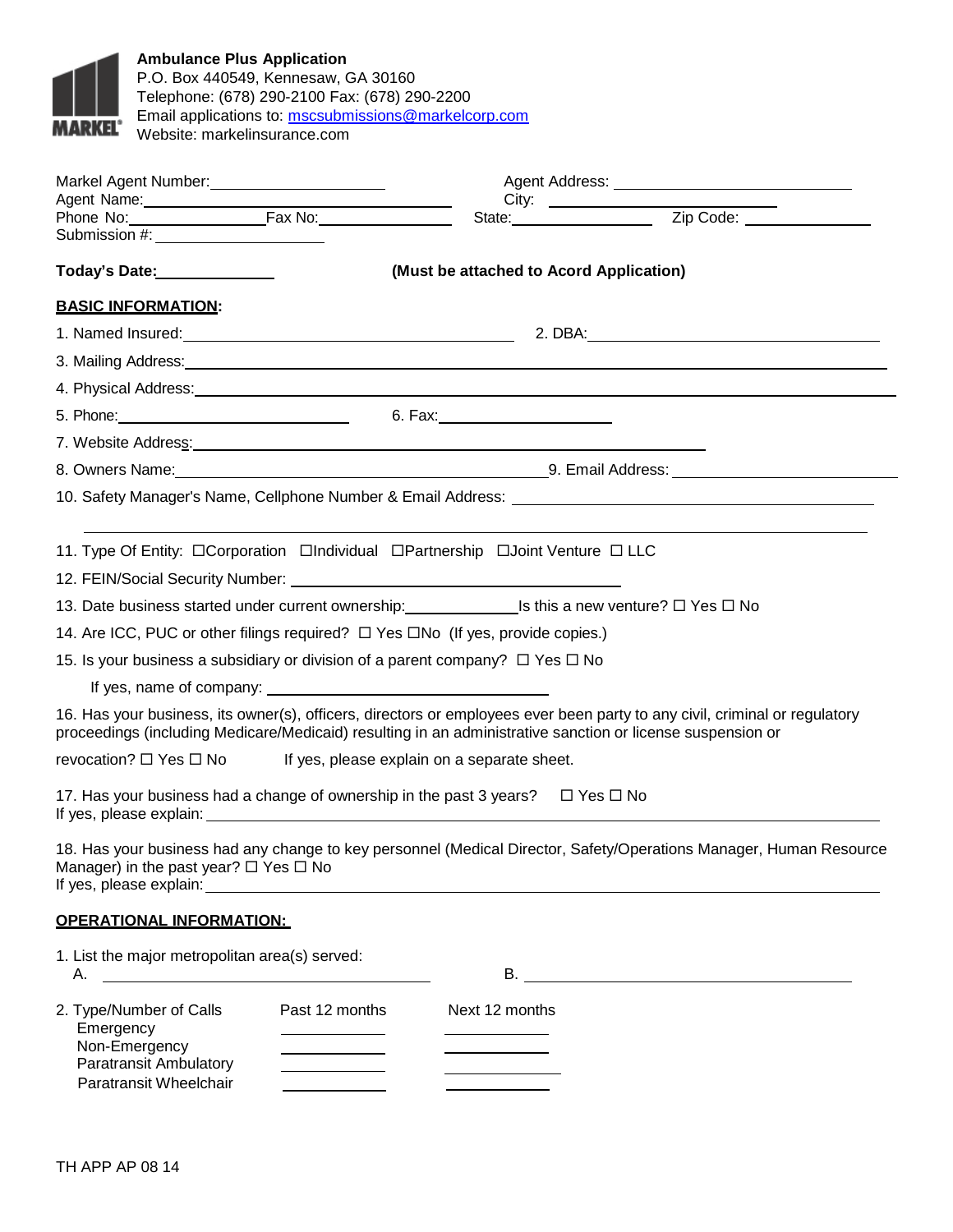3. Does your service perform the following?

Thrombolytic Therapy Conscious Sedation Endotracheal Intubation Capnography Capnometry Pulse Oximetry Manual Defibrillation 12-Lead EKG Monitoring Telemetry Mechanical Ventilation  $\Box V$  Therapy or Monitoring  $\Box$  Automatic External Defibrillation  $\Box$  Paralytic Administration

- 4. Does your service have a Medical Director?  $\Box$  Yes  $\Box$  No
	- If yes, is your Medical Director:
		- a. Licensed to practice medicine or osteopathy?  $\Box$  Yes  $\Box$  No
		- b. Familiar with local regional EMS activity?  $\Box$  Yes  $\Box$  No If yes, experientially and/or through the completion of an EMS Fellowship?
		- c. Board certified or prepared in Emergency Medicine?  $\Box$  Yes  $\Box$  No
		- d. Actively practicing Emergency Medicine?  $\Box$  Yes  $\Box$  No
		- e. Compensated by your organization?  $\Box$  Yes  $\Box$  No

Does your Medical Director:

- a. Have a formal job description?  $\Box$  Yes  $\Box$  No
- b. Provide direct patient care while working with your service?  $\Box$  Yes  $\Box$  No
- c. Give orders/instruction to your personnel while patient care is given?  $\Box$  Yes  $\Box$  No If yes, is this done remotely (radio, etc) or directly on the scene?
- 5. Number of full and part time employees/volunteers that drive or provide patient care:
	- Paramedics Critical Care Paramedics **Registered Nurses EXAMPLE 2014** Advanced EMT (EMT-A or EMT-I) Emergency Medical Tech (EMT-B) Emergency Medical Responder (EMR, First Responder) **Ambulatory/Wheelchair Operators** Other (office, service, etc.)

TOTAL

6. What are the vehicle counts for the following classifications:

| <b>Type of Auto</b>    | As of Today | Renewal Date 1 year ago | Renewal Date 2 years ago |
|------------------------|-------------|-------------------------|--------------------------|
| Ambulances             |             |                         |                          |
| Paratransit/Wheelchair |             |                         |                          |
| <b>First Responder</b> |             |                         |                          |
| Service (all other     |             |                         |                          |
| autos)                 |             |                         |                          |

# 7. Patient Handling: Stretcher

a) Select all Stretcher types used at your service and give the brand and number of each type:

| <b>Type of Stretcher</b> | <b>Brand</b> | <b>Number</b> |
|--------------------------|--------------|---------------|
| X-Frame                  |              |               |
| Fold Away Undercarriage  |              |               |
| Power Cot                |              |               |
| <b>Bariatric Cot</b>     |              |               |
| Other                    |              |               |

b) Does your service use knee, hip, chest and over the shoulder safety restraints on your stretchers?  $\Box$  Yes  $\Box$  No

c) Does your service have a mandatory lift assist policy?  $\Box$  Yes  $\Box$  No

d) Select the engineering controls used at your service and given the brand and number of each type:

| <b>Engineering Control</b>                  | <b>Brand</b> | <b>Number</b> |
|---------------------------------------------|--------------|---------------|
| <b>Specialty Vehicles (Bariatric Units)</b> |              |               |
| Ramps with Winches                          |              |               |
| Lateral Transfer Aids                       |              |               |
| <b>Motorized Stair Chairs</b>               |              |               |
| Other                                       |              |               |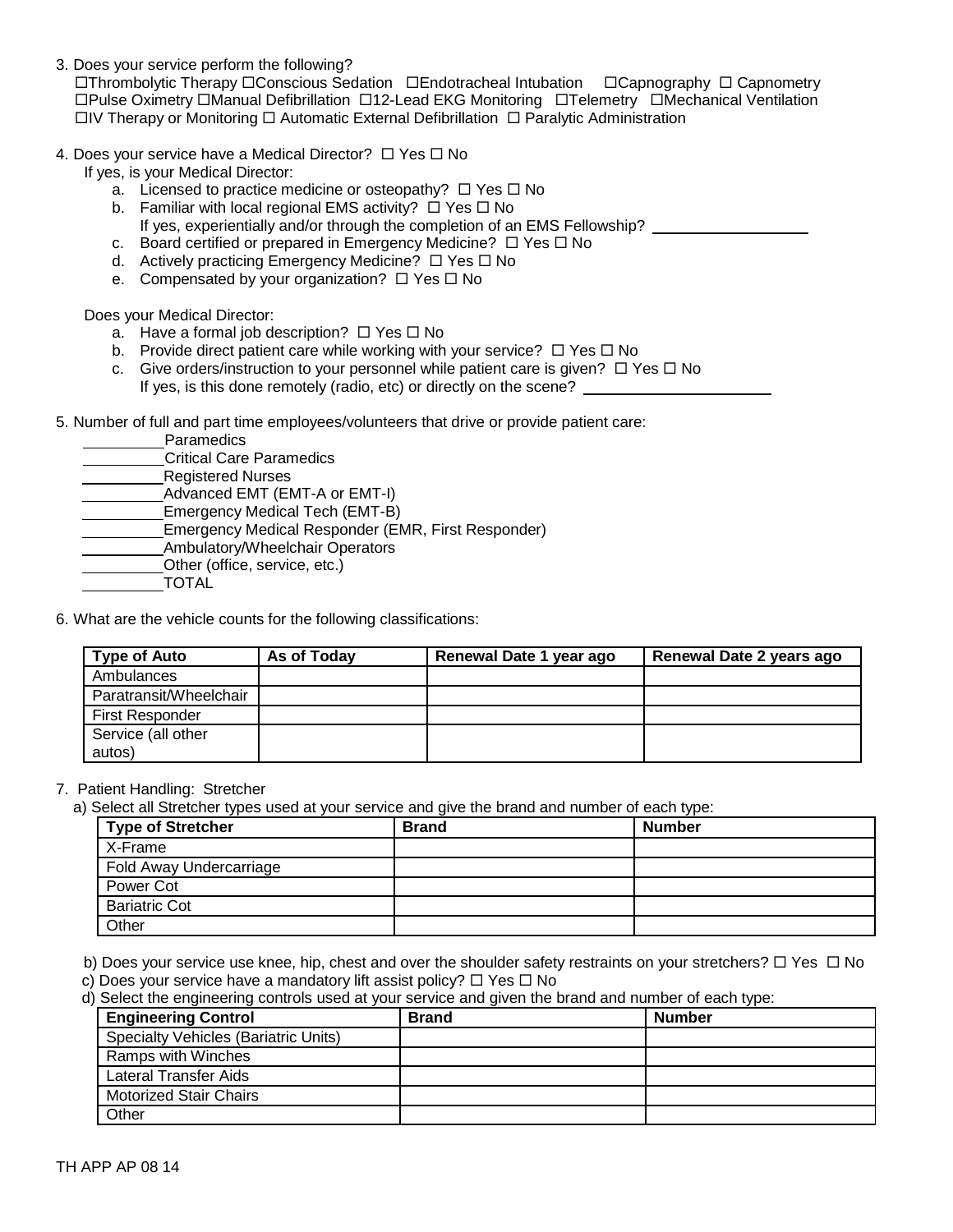8. Patient Handling: Wheelchair

- a) Name the wheelchair tie-down occupant restraint system (WTORS) you use:
- b) Provide product documentation that the WTORS meets SAE J2249 (WTORS) ISO 10542 standards.
- c) If you do not use a commercially developed WTORS, please provide a copy of the section of your SOP that
- outlines the manner in which you use the system to tie down a wheelchair and restrain its occupant.
- d) Please provide the section of your SOP that addresses the transportation of a scooter and its user.
- 9. Do you transport prisoners or others whose pick up site is determined by their legal status?  $\Box$  Yes  $\Box$  No If yes, please list the contracts responsible for these transports and provide a copy of your restraint policy including obligations regarding client escape:
- 10. Onboard Monitoring (OBM):  $\Box$  black box  $\Box$  cameras  $\Box$  GPS  $\Box$  stickers
	- a) Brand name of system(s):
	- b) Date the system was installed:
	- c) Number of vehicles currently installed with the system:
	- d) Employee responsible for the management of the OBM:
	- Name: Phone Number:
	- Email:

#### 11. Dispatch

- a) Is your dispatch center a Public Safety Answering Point (PSAP)?  $\Box$  Yes  $\Box$  No
	- If no, please check the following if it applies:
	- □PSAP directly dispatches your units
	- □PSAP refers calls to your service for internal dispatch.
	- □You do not interact with a PSAP.
- b) Check the functions performed by your internal dispatchers:

 $\Box$ Dispatch emergency requests for your service.  $\Box$  Dispatch non-emergency requests for you service.  $\square$ Schedule routine ambulance transfers.  $\square$  Schedule wheelchair/paratransit transfers. Screen calls to determine whether or not an ambulance will be sent.

- c) How many years experience are dispatchers required to have prior to hiring? \_\_\_\_\_\_\_\_\_\_\_\_
- d) Are your dispatchers Emergency Medical Dispatch Certified?  $\Box$  Yes  $\Box$  No
- e) Describe your in-house training for dispatchers, including length of training:

f) The name of the dispatch software used:

12. Is your business involved in:

- $\Box$ Air Ambulance  $\Box$ Water Rescue  $\Box$ Off-Shore EMS  $\Box$  Aerial Rescue  $\Box$  Tactical Medic Services Confined Space Rescue
- Special Events:  $\Box$  Car/Motocross Races  $\Box$  Horse Races  $\Box$  Concerts  $\Box$  High School Sports  $\Box$ Professional Sports  $\Box$  Night Clubs  $\Box$  Rave Events
- Total Annual Receipts from the above contracts:
- 13. Is your service involved in activities or operations other than EMS?  $\Box$  Yes  $\Box$  No If yes, explain:
- 14. Does your service perform Community Paramedicine/Mobile Integrated Health Services?  $\Box$  Yes  $\Box$  No If yes, explain:

## **VEHICLE MAINTENANCE**

1.Is a condition report completed on each transport vehicle and its equipment on each shift?  $\Box$  Yes  $\Box$ No If no, please explain: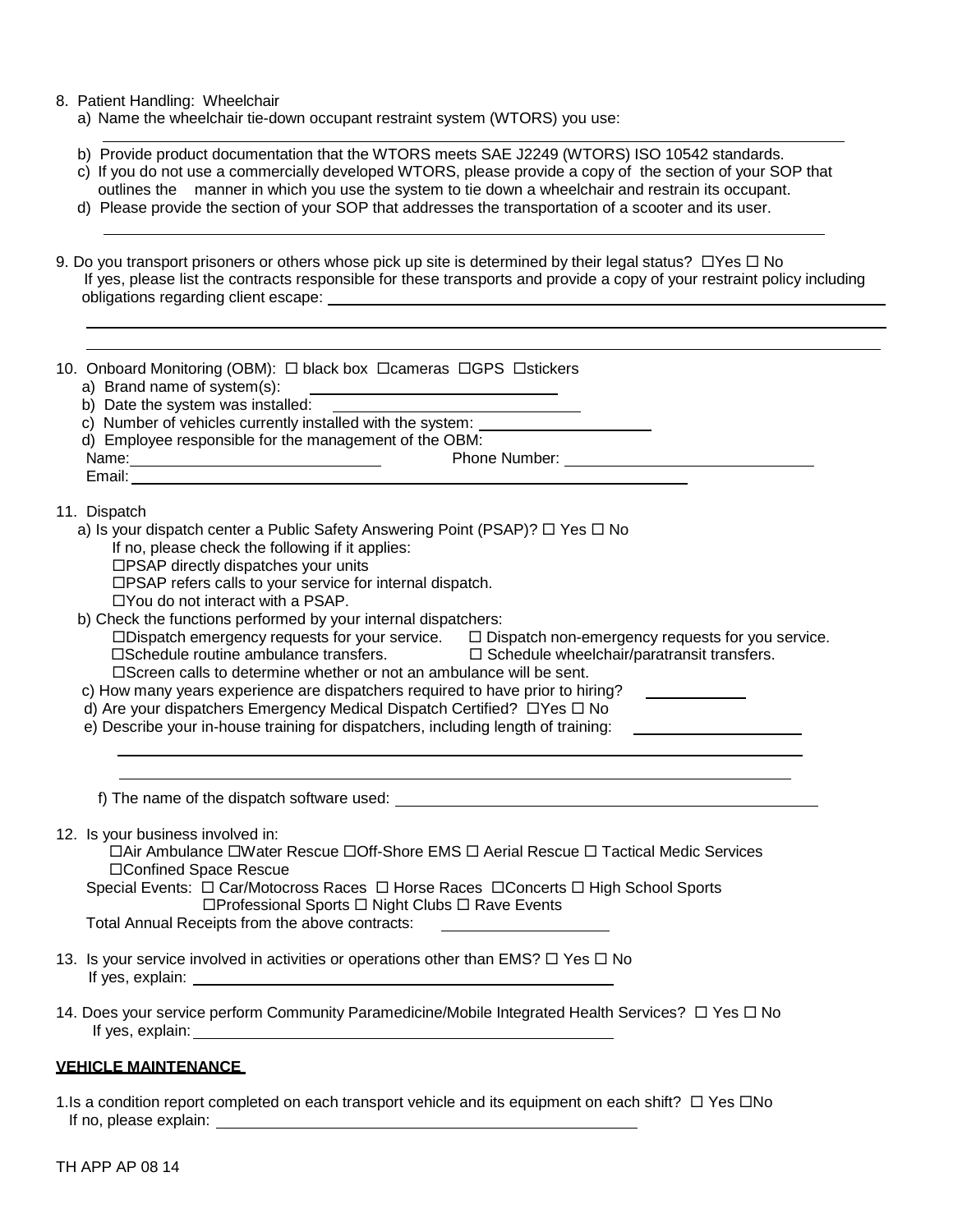2. Does the maintenance schedule for your fleet meet or exceed the manufacturer's recommendations?  $\Box$  Yes  $\Box$  No If no please explain: <u>contract the contract of the contract of the contract of the contract of the contract of</u>

| 3. Who performs the maintenance on your fleet?<br>Are they certified by the manufacturer? $\Box$ Yes $\Box$ No                                                                                                                                                                                                                                |
|-----------------------------------------------------------------------------------------------------------------------------------------------------------------------------------------------------------------------------------------------------------------------------------------------------------------------------------------------|
| 4. Do you keep maintenance repair records on file for each vehicle? $\Box$ Yes $\Box$ No                                                                                                                                                                                                                                                      |
| 5. Do you perform any after-market vehicle modifications? $\Box$ Yes $\Box$ No<br>If no, please explain: Manual Assembly and the set of the set of the set of the set of the set of the set of the set of the set of the set of the set of the set of the set of the set of the set of the set of the set of the                              |
| <b>HUMAN RESOURCE</b>                                                                                                                                                                                                                                                                                                                         |
| 1. Please provide the following information for the person who is responsible for new employee orientation:<br>Name: Title: Title: Title: Title: Title: Cell Phone: Cell Phone: Cell Phone: Title: Title: Cell Phone: Title: Title: The Title: Title: Title: Title: Title: Title: Title: Title: Title: Title: Title: Title: Title: Title: Tit |
| 2. Check all that apply to your employee selection process:<br>$\Box$ Written Application $\Box$ Job Specific Physical Examination $\Box$ Psychological Testing<br>□ Criminal Background Check □ MVR Check □ Obtain evidence of Pertinent Certification Licensure<br>□ Post Employment Drug Screening                                         |
| 3. Is previous ambulance driving experience required on new hires? $\Box$ Yes $\Box$ No<br>If yes, how many years?<br><u> 1980 - Jan Samuel Barbara, martin da shekara 1980 - An tsara 1980 - An tsara 1980 - An tsara 1980 - An tsara</u>                                                                                                    |
| 4. Please provide the name of the driver training program(s) that you provide or participate in:<br>□ EVOC □ CEVO □ □ Arrive Alive Do No Harm □ □ Other:<br># of Classroom Hours: 4 per section of Behind the Wheel Hours:                                                                                                                    |
| 5. How many drivers were added in the past 12 months? ______________<br>How many drivers left or were let go in the past 12 months?                                                                                                                                                                                                           |
| 6. What is your turnover rate (attrition) for field personnel?<br><u>Examples</u>                                                                                                                                                                                                                                                             |
| 7. Is your service staffed at 100% capacity? □ Yes □ No<br>If not, what is your staffing level?                                                                                                                                                                                                                                               |
| 8. Describe your new employee orientation including topics, duration, practical skills training including driving and patient<br>handling, and any probationary periods and time spent with a Field Training Office or Preceptor.                                                                                                             |

## **SAFETY/RISK MANAGEMENT**

| 1. Is a record kept of each request for service? $\Box$ Yes $\Box$ No |
|-----------------------------------------------------------------------|
|-----------------------------------------------------------------------|

2. Is a trip ticket for billing purposes completed for each transport?  $\Box$  Yes  $\Box$  No

- 3.Is a patient care report (PCR) completed for each transport in which medical care, evaluation or observation has been performed?  $\Box$  Yes  $\Box$  No  $\Box$  N/A
- 4.What % of your trip tickets and call reports are reviewed for completeness, legibility and when applicable, clinical content?

| How frequently are they reviewed? $\square$ Daily $\square$ Weekly $\square$ Other |        |
|------------------------------------------------------------------------------------|--------|
| Who is responsible for the reviews?                                                |        |
| Name:                                                                              | Title: |
| Phone #:                                                                           | Email: |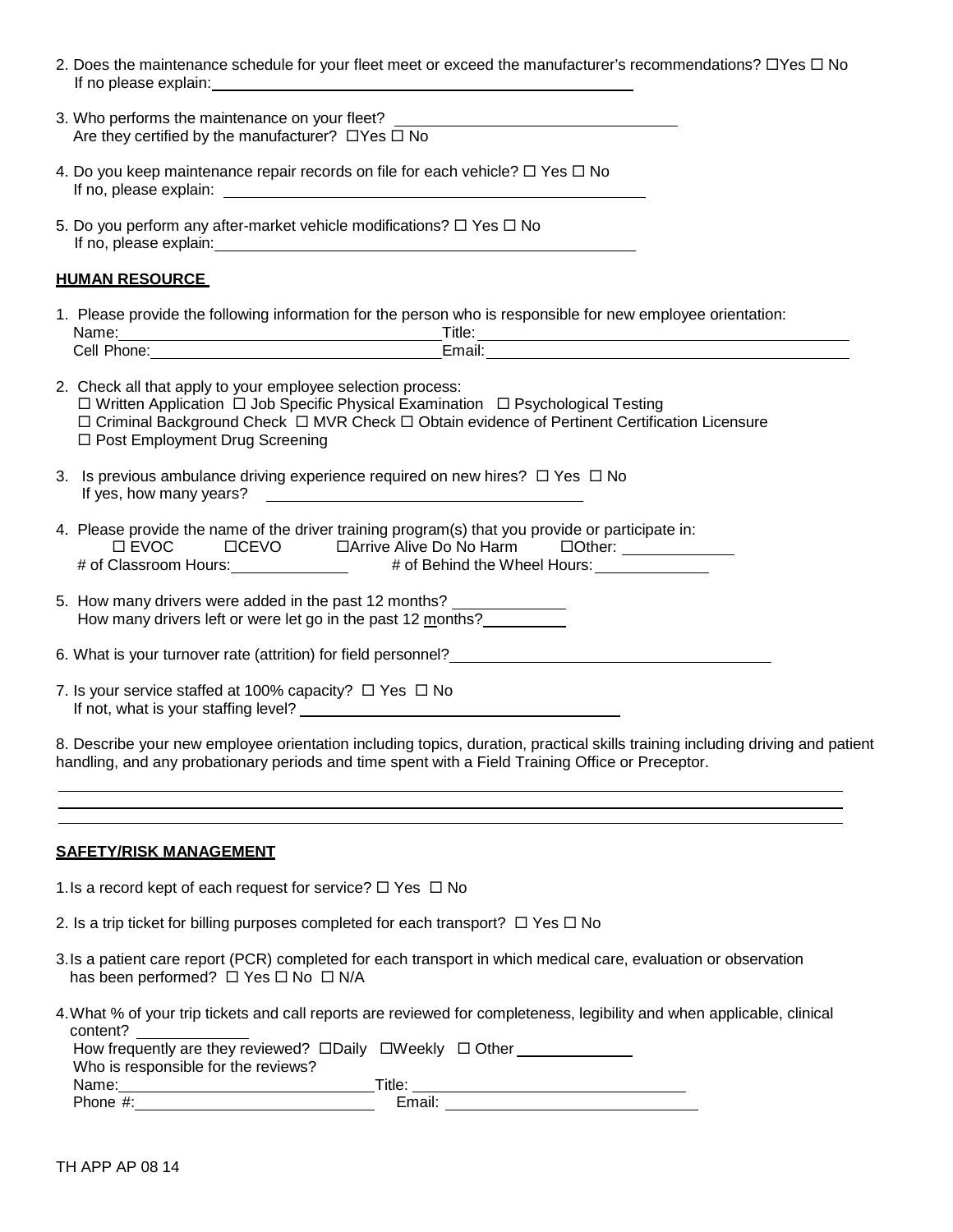5. At what speed may your ambulances operate with the Emergency Warning Systems (EWS) activated?

6. Who determines when the EWS is to be activated?

- 7. Are your vehicles always locked when unattended?  $\Box$  Yes  $\Box$  No
- 8.Do you require third party riders (non patient/ non EMS personnel) to sit in the front passenger seat unless the patient's well being requires the rider to be in the back of the ambulance?  $\Box$  Yes  $\Box$  No
- 9. Does your service maintain accident files?  $\Box$  Yes  $\Box$ No If yes, for how long do your keep the files?
- 10. Are safety violations (i.e. auto crashes, patent handling events) part of your progressive discipline process?  $\Box$  Yes $\Box$  No
- 11. Does your service have a Medical Equipment Failure policy?  $\Box$  Yes  $\Box$  No If yes, does it address checking, charging and replacing batteries for medical equipment?  $\Box$  Yes  $\Box$  No
- 12. Do you have a violent patient restraint policy?  $\Box$  Yes  $\Box$  No
- 13. Do you have a Safety Committee?  $\Box$  Yes  $\Box$  No If yes, explain:
- 14. Does your supervisory staff directly monitor employee patient handling and driving and patient handling behaviors and document their findings?  $\Box$  Yes $\Box$  No If yes, explain:
- 15. What percentage of your scene to hospital trips occur with EWS activated? \_\_\_\_\_\_\_\_\_\_

## **WORKERS' COMPENSATION**

| Name of Carrier:                                                                                                                                                                                                                                                     |                             |
|----------------------------------------------------------------------------------------------------------------------------------------------------------------------------------------------------------------------------------------------------------------------|-----------------------------|
| Policy #: Eff. Dates: _________ to                                                                                                                                                                                                                                   |                             |
| Employers Liability Limit: \$                                                                                                                                                                                                                                        |                             |
| Each Accident<br>Bodily Injury by Accident: \$                                                                                                                                                                                                                       |                             |
| Bodily Injury by Disease: \$<br>Policy Limit                                                                                                                                                                                                                         |                             |
| Each Employee<br>Bodily Injury by Disease: \$                                                                                                                                                                                                                        |                             |
|                                                                                                                                                                                                                                                                      |                             |
| <u>LIMITS OPTIONS</u>                                                                                                                                                                                                                                                |                             |
| Automobile Liability Limits (check one):<br>□\$500,000 Combined Single Limit Bodily Injury & Property Damage                                                                                                                                                         |                             |
| □\$1,000,000 Combined Single Limit Bodily Injury & Property Damage                                                                                                                                                                                                   |                             |
| Professional Liability and General Liability Limits (check one):<br>$\square$ \$500,000 any one claim/\$1,000,000 annual aggregate<br>$\Box$ \$1,000,000 any one claim/\$2,000,000 annual aggregate<br>$\Box$ \$1,000,000 any one claim/\$3,000,000 annual aggregate |                             |
| Excess Liability:<br>Please provide limit: __________                                                                                                                                                                                                                |                             |
| Inland Marine (medical equipment/inventory): Blanket limit:                                                                                                                                                                                                          | Deductible: □\$500 □ \$1000 |
| Auto Physical Damage Deductible Options (check one):<br>$\Box$ \$500 $\Box$ \$1,000 $\Box$ \$2,000                                                                                                                                                                   |                             |

Is Property Coverage desired?  $\Box$  Yes  $\Box$  No If yes, please complete the Acord Property application.